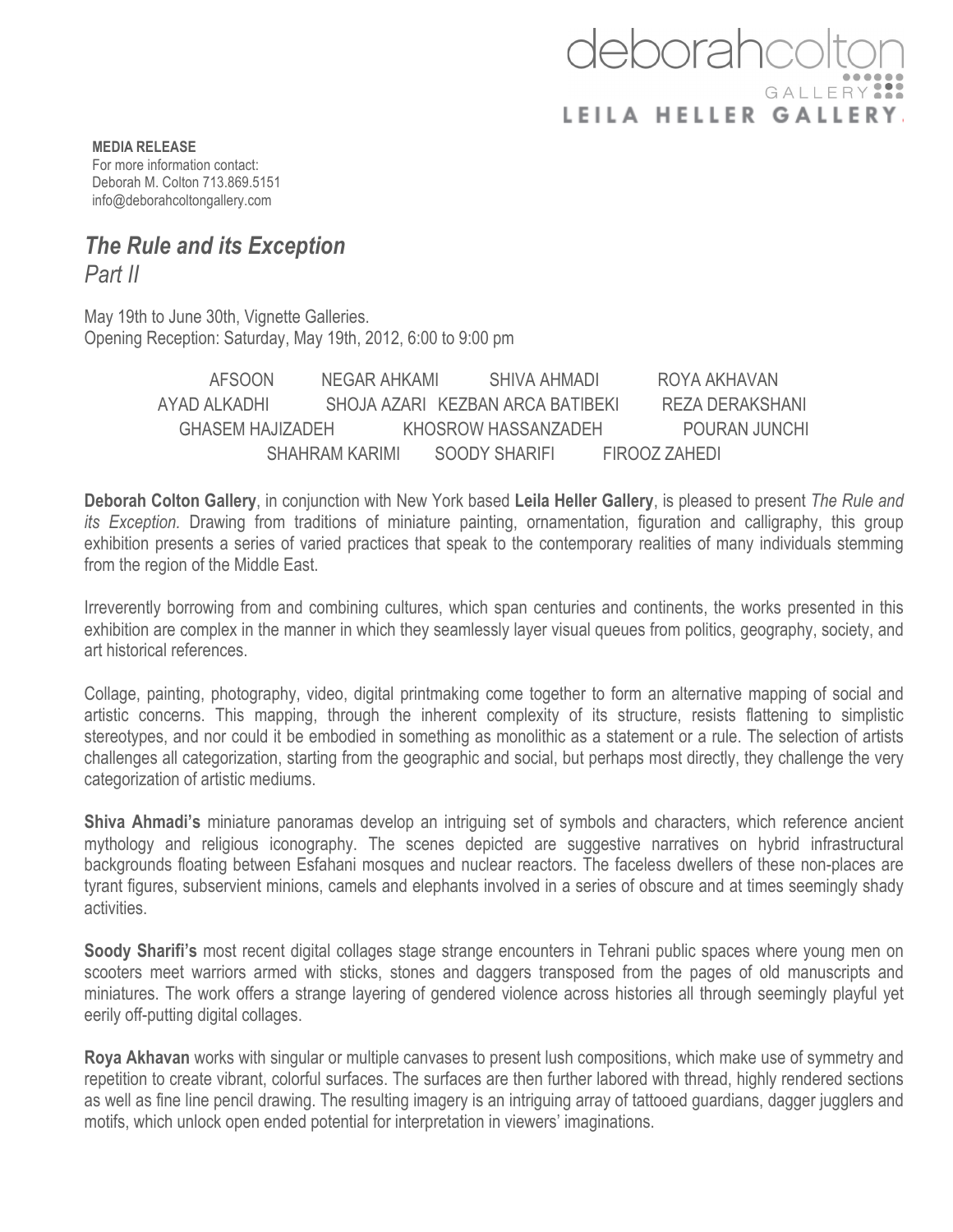Known for his larger than life paintings, which incorporate grungily screen printed *Pahlavan* and Kushti wrestlers, **Khosrow Hassanzadeh** now turns his attention to the female figure. The dark streaky prints are replaced with light and loose color pencil work and a layering of paint and imagery is replaced by a focus on lightness and immediacy of gesture. These simple yet captivating nudes are paired with brightly colored repurposed floral wallpaper, which comprise an ornate backdrop. The entire image is then contained within an ostentatious gold frame reiterating the opulence of the poses.

**Ayad Alkadhi's** approach to painting is a physical struggle in mark making where strata upon strata of content get buried under one another. The works typically start with a ground of yellowed newspapers pasted onto the canvas, upon which the artist frantically sketches in black and sanguine: bodies, embryos, faces, feces, but also thoughts and scribbled notes. A second layer obscures this phase with a heavy handed a la prima brushwork, then a third phase overlays controlled and contained bright colored outlines, delicate calligraphic lettering and so on. An Iraqi exile, AlKadhi has for several years now been exploring the complexities inherent in negotiating a life in the shadows of conflict.

**Reza Derakshani** is a painter, musician and performance artist. Born and raised in the rural Northeast of Iran, a fascination with the grandeur and beauty of nature has remained a theme in his large-scale colorful abstractions. Often adhering sand directly to the canvas, Derakshani has a mastery of his materials and is well versed in the language of abstraction. Often very large, his works can at times even become full fledged murals and frescoes.

Turkish artist, **Kezban Arca Batibeki** creates mixed media paintings which often feature larger than life female figures who range from sexualized nonchalant piles of bodies, to empowered muscular heroines dynamically swinging from trees. Batibeki's paintings also sometimes stage more elaborate narratives, where diabolique- style plots seem to be in mid unraveling. The medium ranges from paintings incorporating sequins, carpet, embroidery and acrylics, as well as elaborately composed digital photography.

**Pouran Jinchi's** densely cluttered calligraphic compositions are exercises in composition and entropy, of taking and shedding shape and of breath and suffocation. Often repeating a singular letter, using a minimal palette of up to 3 or 4 colors and employing repetition and rotation; the works have extraordinary movement, rhythm and charge despite their reductive nature. The work can also be traced back to the traditional Siah- Masq technique of perfecting calligraphy, which consists in the repetition of a letter to the extent of completely saturating the paper with ink.

Through painting and sculpture*, Negar Ahkami* presents a criticality towards and a fascination with her native Iran and its culture. Melting and softening rigid and erect patriarchal architectures from mosques, nuclear reactors and discombobulated tile work, Ahkami's world is not dissimilar to a surrealist landscape. Indeed this surrealism speaks to a complicated and at times hard to believe geo-politic, which Ahkami addresses through the employment of Eastern and Western artistic tropes and discourses.

Clearly based on an archive of old photographs, the paintings of **Ghasem Hajizadeh** often carry the material damages of the overly handled pictures they reference. Aged, dog-eared and yellowed, the works depict characters from an era past and carry within them a sense of loss that is not quite identifiable.

These often broad shouldered female figures dwell on the edges of gender, bending it, reshaping it and casting doubt on the certainty of its segregation.

**Afsoon** is known for her series of portraits of iconic figures in Iranian, Middle Eastern and international art, culture and society. These digital photo collages draw from pop art, and often feature black and white bust portraits on elaborate and colorful backgrounds comprised of repeated product packaging, album covers and other popular vernacular. The graphically simple portraits range from legendary Iranian singer Googoosh, to Winston Churchill.

**Farideh Lashai** is one of the seminal painters of a generation of Iranian artists. Her more recent work has seen her move away from the abstract expressionism that she had become so well known for, in order to push the boundaries of her practice into animation. Still serving as the basis of her artistic practice, her paintings have now become backdrops upon which animated figures are projected. Thus the painted sections actively interact with the content of the video